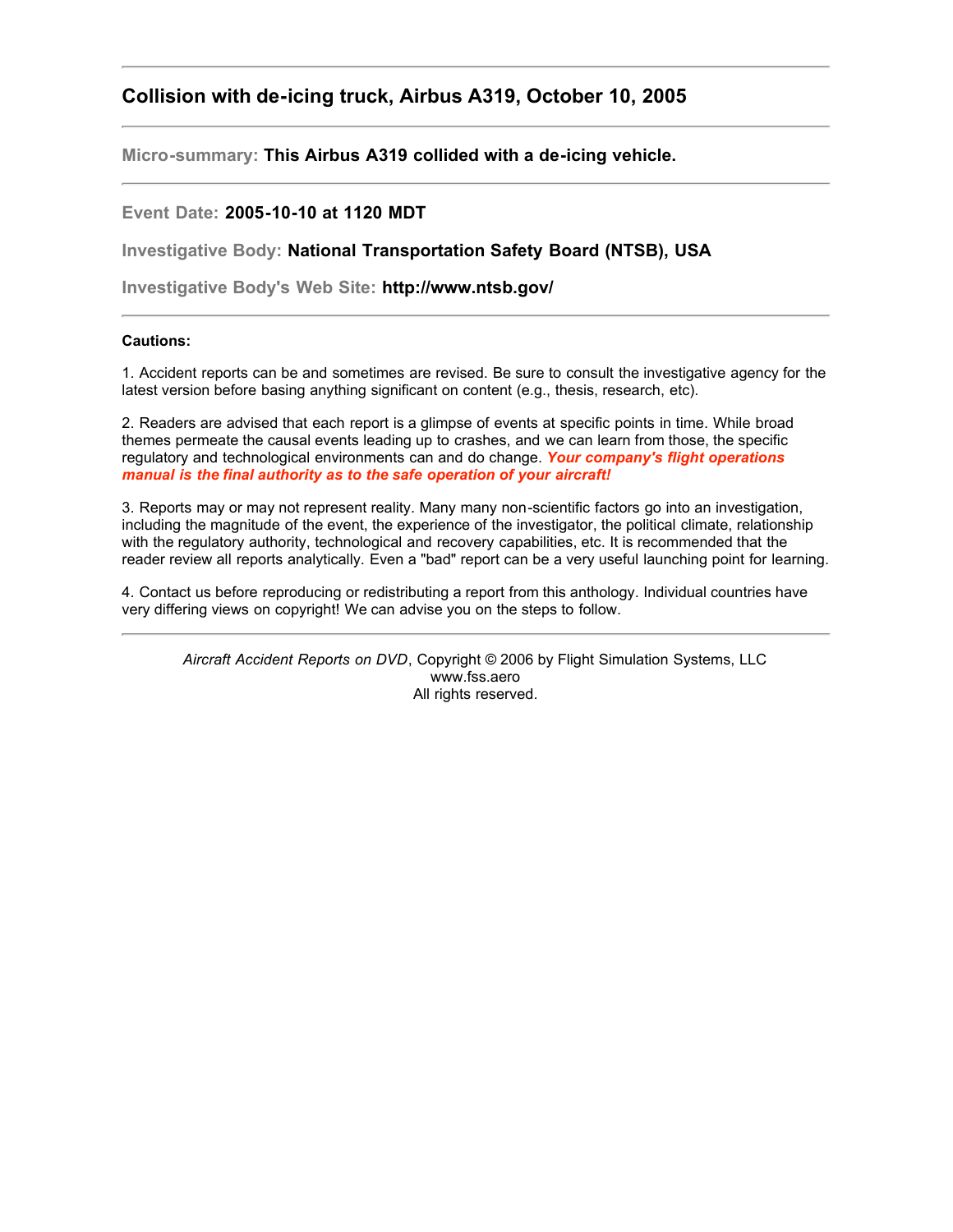| <b>TRANSA</b><br>National Transportation Safety Board                                                                                                                                                                                                                                                                                                                                 |                                                                                                                                                                                                                                                                                                                                                                                                                                                                                                                                                                                                                                                                                                                                                                                                                                                                                                                                                                                                                                                                                                                                                                                                                                                                                                                                                                                                                                                                                                                                                                                                                                                                                                                                                                                                                                                                                                                                                                                                                                                                                                                                                                                                                                                                                                                                                                                                                                                                                                                                                                                                                                                                                                                                                                                                                                                                                                                                                                                                   |                                                            | NTSB ID: DEN06IA008         |                                  |                            | Aircraft Registration Number: N927FR |                  |  |  |  |
|---------------------------------------------------------------------------------------------------------------------------------------------------------------------------------------------------------------------------------------------------------------------------------------------------------------------------------------------------------------------------------------|---------------------------------------------------------------------------------------------------------------------------------------------------------------------------------------------------------------------------------------------------------------------------------------------------------------------------------------------------------------------------------------------------------------------------------------------------------------------------------------------------------------------------------------------------------------------------------------------------------------------------------------------------------------------------------------------------------------------------------------------------------------------------------------------------------------------------------------------------------------------------------------------------------------------------------------------------------------------------------------------------------------------------------------------------------------------------------------------------------------------------------------------------------------------------------------------------------------------------------------------------------------------------------------------------------------------------------------------------------------------------------------------------------------------------------------------------------------------------------------------------------------------------------------------------------------------------------------------------------------------------------------------------------------------------------------------------------------------------------------------------------------------------------------------------------------------------------------------------------------------------------------------------------------------------------------------------------------------------------------------------------------------------------------------------------------------------------------------------------------------------------------------------------------------------------------------------------------------------------------------------------------------------------------------------------------------------------------------------------------------------------------------------------------------------------------------------------------------------------------------------------------------------------------------------------------------------------------------------------------------------------------------------------------------------------------------------------------------------------------------------------------------------------------------------------------------------------------------------------------------------------------------------------------------------------------------------------------------------------------------------|------------------------------------------------------------|-----------------------------|----------------------------------|----------------------------|--------------------------------------|------------------|--|--|--|
| <b>FACTUAL REPORT</b>                                                                                                                                                                                                                                                                                                                                                                 |                                                                                                                                                                                                                                                                                                                                                                                                                                                                                                                                                                                                                                                                                                                                                                                                                                                                                                                                                                                                                                                                                                                                                                                                                                                                                                                                                                                                                                                                                                                                                                                                                                                                                                                                                                                                                                                                                                                                                                                                                                                                                                                                                                                                                                                                                                                                                                                                                                                                                                                                                                                                                                                                                                                                                                                                                                                                                                                                                                                                   |                                                            | Occurrence Date: 10/10/2005 |                                  | Most Critical Injury: None |                                      |                  |  |  |  |
| ÁVIATIQN                                                                                                                                                                                                                                                                                                                                                                              |                                                                                                                                                                                                                                                                                                                                                                                                                                                                                                                                                                                                                                                                                                                                                                                                                                                                                                                                                                                                                                                                                                                                                                                                                                                                                                                                                                                                                                                                                                                                                                                                                                                                                                                                                                                                                                                                                                                                                                                                                                                                                                                                                                                                                                                                                                                                                                                                                                                                                                                                                                                                                                                                                                                                                                                                                                                                                                                                                                                                   |                                                            | Occurrence Type: Incident   |                                  | Investigated By: NTSB      |                                      |                  |  |  |  |
| Location/Time                                                                                                                                                                                                                                                                                                                                                                         |                                                                                                                                                                                                                                                                                                                                                                                                                                                                                                                                                                                                                                                                                                                                                                                                                                                                                                                                                                                                                                                                                                                                                                                                                                                                                                                                                                                                                                                                                                                                                                                                                                                                                                                                                                                                                                                                                                                                                                                                                                                                                                                                                                                                                                                                                                                                                                                                                                                                                                                                                                                                                                                                                                                                                                                                                                                                                                                                                                                                   |                                                            |                             |                                  |                            |                                      |                  |  |  |  |
| <b>Nearest City/Place</b>                                                                                                                                                                                                                                                                                                                                                             | <b>State</b>                                                                                                                                                                                                                                                                                                                                                                                                                                                                                                                                                                                                                                                                                                                                                                                                                                                                                                                                                                                                                                                                                                                                                                                                                                                                                                                                                                                                                                                                                                                                                                                                                                                                                                                                                                                                                                                                                                                                                                                                                                                                                                                                                                                                                                                                                                                                                                                                                                                                                                                                                                                                                                                                                                                                                                                                                                                                                                                                                                                      |                                                            | Zip Code                    |                                  |                            |                                      |                  |  |  |  |
| Denver                                                                                                                                                                                                                                                                                                                                                                                | CO                                                                                                                                                                                                                                                                                                                                                                                                                                                                                                                                                                                                                                                                                                                                                                                                                                                                                                                                                                                                                                                                                                                                                                                                                                                                                                                                                                                                                                                                                                                                                                                                                                                                                                                                                                                                                                                                                                                                                                                                                                                                                                                                                                                                                                                                                                                                                                                                                                                                                                                                                                                                                                                                                                                                                                                                                                                                                                                                                                                                |                                                            | 80249                       | 1120                             | <b>MDT</b>                 |                                      |                  |  |  |  |
| Airport Proximity: On Airport                                                                                                                                                                                                                                                                                                                                                         |                                                                                                                                                                                                                                                                                                                                                                                                                                                                                                                                                                                                                                                                                                                                                                                                                                                                                                                                                                                                                                                                                                                                                                                                                                                                                                                                                                                                                                                                                                                                                                                                                                                                                                                                                                                                                                                                                                                                                                                                                                                                                                                                                                                                                                                                                                                                                                                                                                                                                                                                                                                                                                                                                                                                                                                                                                                                                                                                                                                                   | Distance From Landing Facility:<br>Direction From Airport: |                             |                                  |                            |                                      |                  |  |  |  |
| <b>Aircraft Information Summary</b>                                                                                                                                                                                                                                                                                                                                                   |                                                                                                                                                                                                                                                                                                                                                                                                                                                                                                                                                                                                                                                                                                                                                                                                                                                                                                                                                                                                                                                                                                                                                                                                                                                                                                                                                                                                                                                                                                                                                                                                                                                                                                                                                                                                                                                                                                                                                                                                                                                                                                                                                                                                                                                                                                                                                                                                                                                                                                                                                                                                                                                                                                                                                                                                                                                                                                                                                                                                   |                                                            |                             |                                  |                            |                                      |                  |  |  |  |
| Aircraft Manufacturer                                                                                                                                                                                                                                                                                                                                                                 |                                                                                                                                                                                                                                                                                                                                                                                                                                                                                                                                                                                                                                                                                                                                                                                                                                                                                                                                                                                                                                                                                                                                                                                                                                                                                                                                                                                                                                                                                                                                                                                                                                                                                                                                                                                                                                                                                                                                                                                                                                                                                                                                                                                                                                                                                                                                                                                                                                                                                                                                                                                                                                                                                                                                                                                                                                                                                                                                                                                                   |                                                            | Model/Series                |                                  |                            |                                      | Type of Aircraft |  |  |  |
| Airbus Industries                                                                                                                                                                                                                                                                                                                                                                     |                                                                                                                                                                                                                                                                                                                                                                                                                                                                                                                                                                                                                                                                                                                                                                                                                                                                                                                                                                                                                                                                                                                                                                                                                                                                                                                                                                                                                                                                                                                                                                                                                                                                                                                                                                                                                                                                                                                                                                                                                                                                                                                                                                                                                                                                                                                                                                                                                                                                                                                                                                                                                                                                                                                                                                                                                                                                                                                                                                                                   |                                                            | A319-111                    |                                  |                            |                                      | Airplane         |  |  |  |
| Sightseeing Flight: No                                                                                                                                                                                                                                                                                                                                                                |                                                                                                                                                                                                                                                                                                                                                                                                                                                                                                                                                                                                                                                                                                                                                                                                                                                                                                                                                                                                                                                                                                                                                                                                                                                                                                                                                                                                                                                                                                                                                                                                                                                                                                                                                                                                                                                                                                                                                                                                                                                                                                                                                                                                                                                                                                                                                                                                                                                                                                                                                                                                                                                                                                                                                                                                                                                                                                                                                                                                   |                                                            |                             | Air Medical Transport Flight: No |                            |                                      |                  |  |  |  |
| Narrative                                                                                                                                                                                                                                                                                                                                                                             |                                                                                                                                                                                                                                                                                                                                                                                                                                                                                                                                                                                                                                                                                                                                                                                                                                                                                                                                                                                                                                                                                                                                                                                                                                                                                                                                                                                                                                                                                                                                                                                                                                                                                                                                                                                                                                                                                                                                                                                                                                                                                                                                                                                                                                                                                                                                                                                                                                                                                                                                                                                                                                                                                                                                                                                                                                                                                                                                                                                                   |                                                            |                             |                                  |                            |                                      |                  |  |  |  |
| N927FR,<br>struck our lower boom at the joint where it meets the upper boom." At that time, both the boom<br>operator and the de-ice truck driver "felt the truck shake from side to side." The bucket operator<br>was "thrown from one side to the other side and then thrown to the bottom of the bucket." The                                                                      | Brief narrative statement of facts, conditions and circumstances pertinent to the accident/incident:<br>On October 10, 2005, approximately 1124 mountain daylight time, an Airbus Industries A319-111,<br>operated by Frontier Airlines Inc., as flight 567, and piloted by an airline transport<br>pilot, sustained minor damage when it collided with a de-icing vehicle while taxiing for takeoff<br>from the de-icing pad at Denver International Airport (DEN), Denver, Colorado. Instrument<br>meteorological conditions prevailed at the time of the incident. The scheduled, domestic passenger<br>flight was destined for San Diego, California, and was being conducted under Title 14 Code of<br>Federal Regulations Part 121. An instrument flight rules flight plan had been filed. The 5 crew<br>members and 104 passengers sustained no injuries.<br>According to a report submitted by Frontier Airlines, Inc., "during a snowstorm at DEN, flight 567<br>scheduled to San Diego, was de-iced on de-ice pad A-3. At 1118, the crew was given the de-ice<br>report and told they were clear to contact ground control. They were cleared to taxi to runway 25<br>via taxiway G. As the aircraft moved forward, the crew felt a jolt and they thought they had run<br>over a chunk of ice with the nose wheel. As they continued to taxi, they received an electronic<br>centralized aircraft monitoring (ECAM) warning for flight control/slat fault. After performing ECAM<br>actions, they received a call from a flight attendant, who was on board, stating that the passenger<br>in row 10D had seen the de-ice truck or boom and the right wing leading edge collide. The aircraft<br>was taxied back to the gate to be inspected for damage."<br>According to the captain, who was the pilot in control at the time of the incident,<br>"We moved<br>forward and felt a jolt. I thought at the time we had run over a chunk of ice with the nose wheel."<br>According to the co-pilot, "We began taxiing forward. We heard and sensed what felt like the nose<br>wheel run over two chunks of ice. We continued to taxi the aircraft for takeoff and got an ECAM<br>message the same as when we were taxiing in from the previous leg (flight control/slat fault),<br>which cleared after cycling the flap. We got a call from the 'A' flight attendant that a passenger<br>saw the right wingtip collide with the de-ice equipment on taxi out."<br>According to a report submitted by the de-ice vehicle operator, Aircraft Services International<br>Group TM (ASIG), approximately 1124, flight 567 received a clearance from tower to taxi from de-ice<br>pad A-3. At that time, de-ice truck #57 was positioned on the west (departure) side of the de-ice<br>pads between A-3 and A-4. Truck #57 was facing north with its rear toward de-ice pad A-3. The boom<br>operator had the boom in a "1 o'clock position approximately 10 feet from the ground. The wingtip |                                                            |                             |                                  |                            |                                      |                  |  |  |  |
| driver of the de-ice vehicle and the bucket operator sustained no injuries.<br>According to ASIG's report, prior to de-icing, the captain "indicated a growing sense of<br>frustration" due to the lengthy amount of time it was taking to de-ice (approximately 1 hour and 17<br>minutes). The captain also stated that they were fuel critical and did not want to taxi back to the |                                                                                                                                                                                                                                                                                                                                                                                                                                                                                                                                                                                                                                                                                                                                                                                                                                                                                                                                                                                                                                                                                                                                                                                                                                                                                                                                                                                                                                                                                                                                                                                                                                                                                                                                                                                                                                                                                                                                                                                                                                                                                                                                                                                                                                                                                                                                                                                                                                                                                                                                                                                                                                                                                                                                                                                                                                                                                                                                                                                                   |                                                            |                             |                                  |                            |                                      |                  |  |  |  |
| FACTUAL REPORT - AVIATION<br>Page 1                                                                                                                                                                                                                                                                                                                                                   |                                                                                                                                                                                                                                                                                                                                                                                                                                                                                                                                                                                                                                                                                                                                                                                                                                                                                                                                                                                                                                                                                                                                                                                                                                                                                                                                                                                                                                                                                                                                                                                                                                                                                                                                                                                                                                                                                                                                                                                                                                                                                                                                                                                                                                                                                                                                                                                                                                                                                                                                                                                                                                                                                                                                                                                                                                                                                                                                                                                                   |                                                            |                             |                                  |                            |                                      |                  |  |  |  |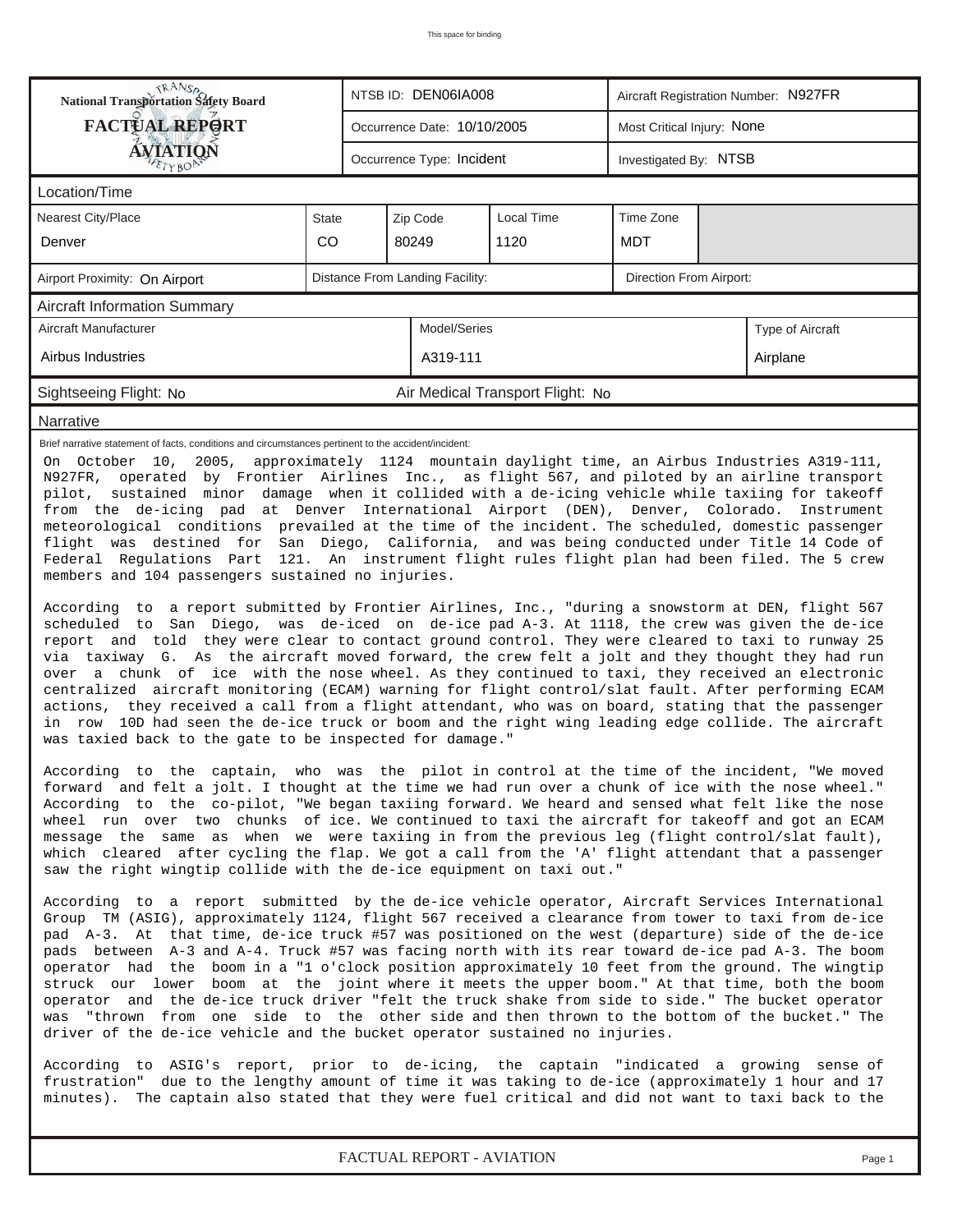| <b>FACTUAL REPORT</b><br>Occurrence Date: 10/10/2005<br>Occurrence Type: Incident | <b>National Transportation Safety Board</b> | NTSB ID: DEN06IA008 |  |
|-----------------------------------------------------------------------------------|---------------------------------------------|---------------------|--|
|                                                                                   |                                             |                     |  |
|                                                                                   |                                             |                     |  |

## *Narrative (Continued)*

gate for more fuel. In an attempt to expedite the de-icing process, the captain requested only one step (Type I de-icing fluid) of the regular two step (both Type I and Type IV de-icing fluid) de-icing process. All other aircraft were requesting the two step process of both Type I and Type IV de-icing fluid.

According to ASIG's Aircraft De/Anti-icing OJT Facilitator Guide (August 2005), the post de-icing procedures are: When the [de-ice] operation is complete, ensure all trucks are in their designated safety areas. Relay post De/Anti-icing report. Advise crew 'the Post De/Anti-icing Check is complete.'" Also, employees are to "evaluate situations and/or conditions that could affect the safety of the personnel and equipment. Give consideration to personnel, limited visibility, weather conditions, ramp/roadway conditions, etc. For example, during periods of limited visibility due to inclement weather it may be appropriate to add a second person in the truck cab." De-ice truck #57 had a two person crew during the time of the incident; one person was operating the boom and the other was operating the truck. The routine aviation weather report (METAR) indicated visibility at the time of the accident as 1/4 statute mile with snow and fog.

Damage sustained to the airplane's right wing included; the number 5 slat had a scratch 10 inches long by 5 inches wide and 1 inch deep, and the navigation light lens was broken. There was a scrape from the aft end of the navigation light lens to the leading edge of the wing, and the right winglet had an 8 inches long by 1 inch wide tear. Damage to the de-ice truck included a scratch approximately 3 feet long by 8 inches wide on the right side of the boom, and one of the bolts on the elbow of the boom was sheared causing damage to the internal gear of the boom.

Weather at the time of the incident was winds 330 at 10 knots, 1/4 SM visibility, snow, fog, temperature 0 degrees C., dew point minus 1 degree C., and altimeter setting of 30.06 inches of mercury.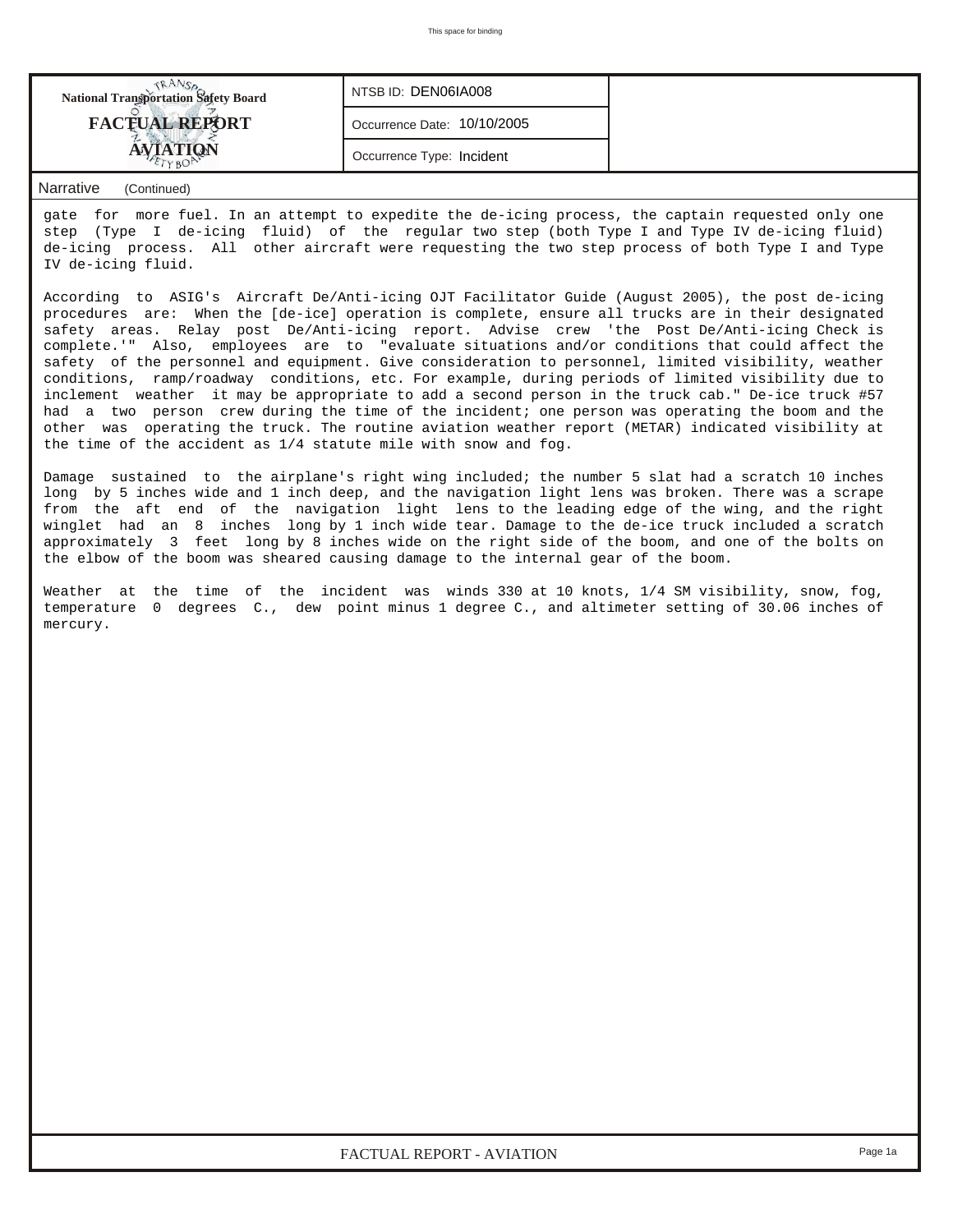| <b>National Transportation Safety Board</b>                                                                     |                                                                                 | NTSB ID: DEN06IA008                                         |                           |                                      |                         |             |                           |                            |            |                   |                      |                     |  |
|-----------------------------------------------------------------------------------------------------------------|---------------------------------------------------------------------------------|-------------------------------------------------------------|---------------------------|--------------------------------------|-------------------------|-------------|---------------------------|----------------------------|------------|-------------------|----------------------|---------------------|--|
| FACTUAL REPORT                                                                                                  |                                                                                 | Occurrence Date: 10/10/2005                                 |                           |                                      |                         |             |                           |                            |            |                   |                      |                     |  |
| <b>AVIATION</b>                                                                                                 |                                                                                 |                                                             | Occurrence Type: Incident |                                      |                         |             |                           |                            |            |                   |                      |                     |  |
| Landing Facility/Approach Information                                                                           |                                                                                 |                                                             |                           |                                      |                         |             |                           |                            |            |                   |                      |                     |  |
| <b>Airport Name</b>                                                                                             | Airport ID:                                                                     |                                                             | <b>Airport Elevation</b>  |                                      |                         | Runway Used |                           | Runway Length              |            | Runway Width      |                      |                     |  |
| Denver International Airport                                                                                    | <b>DEN</b>                                                                      |                                                             | 5431 Ft. MSL              |                                      | <b>NA</b>               |             |                           |                            |            |                   |                      |                     |  |
| Runway Surface Type:                                                                                            |                                                                                 |                                                             |                           |                                      |                         |             |                           |                            |            |                   |                      |                     |  |
| Runway Surface Condition:                                                                                       |                                                                                 |                                                             |                           |                                      |                         |             |                           |                            |            |                   |                      |                     |  |
| Type Instrument Approach: Unknown                                                                               |                                                                                 |                                                             |                           |                                      |                         |             |                           |                            |            |                   |                      |                     |  |
| VFR Approach/Landing: Unknown                                                                                   |                                                                                 |                                                             |                           |                                      |                         |             |                           |                            |            |                   |                      |                     |  |
| Aircraft Information                                                                                            |                                                                                 |                                                             |                           |                                      |                         |             |                           |                            |            |                   |                      |                     |  |
| Aircraft Manufacturer<br>Airbus Industries                                                                      |                                                                                 |                                                             |                           | Model/Series<br>A319-111             |                         |             |                           |                            |            | 2209              | <b>Serial Number</b> |                     |  |
| Airworthiness Certificate(s): Transport                                                                         |                                                                                 |                                                             |                           |                                      |                         |             |                           |                            |            |                   |                      |                     |  |
| Landing Gear Type: Retractable - Tricycle                                                                       |                                                                                 |                                                             |                           |                                      |                         |             |                           |                            |            |                   |                      |                     |  |
| Homebuilt Aircraft? No<br>Certified Max Gross Wt.<br>Number of Engines: 2<br>Number of Seats: 140<br>155204 LBS |                                                                                 |                                                             |                           |                                      |                         |             |                           |                            |            |                   |                      |                     |  |
| Engine Type:<br>Turbo Fan                                                                                       | Engine Manufacturer:<br>Model/Series:<br><b>General Electric</b><br>CFM56-5B5/P |                                                             |                           |                                      |                         |             | Rated Power:<br>22000 LBS |                            |            |                   |                      |                     |  |
| - Aircraft Inspection Information                                                                               |                                                                                 |                                                             |                           |                                      |                         |             |                           |                            |            |                   |                      |                     |  |
| Type of Last Inspection                                                                                         |                                                                                 |                                                             |                           |                                      | Date of Last Inspection |             |                           | Time Since Last Inspection |            |                   |                      | Airframe Total Time |  |
| <b>Continuous Airworthiness</b>                                                                                 |                                                                                 |                                                             | 06/2005                   |                                      |                         |             |                           |                            | 1182 Hours |                   |                      | <b>5063 Hours</b>   |  |
| - Emergency Locator Transmitter (ELT) Information                                                               |                                                                                 |                                                             |                           |                                      |                         |             |                           |                            |            |                   |                      |                     |  |
| ELT Installed? Yes                                                                                              |                                                                                 | ELT Operated? No<br>ELT Aided in Locating Accident Site? No |                           |                                      |                         |             |                           |                            |            |                   |                      |                     |  |
| Owner/Operator Information                                                                                      |                                                                                 |                                                             |                           |                                      |                         |             |                           |                            |            |                   |                      |                     |  |
| Registered Aircraft Owner                                                                                       |                                                                                 |                                                             |                           | <b>Street Address</b>                |                         |             |                           |                            |            |                   |                      |                     |  |
| International Lease Finance Corp.                                                                               |                                                                                 |                                                             | City                      |                                      |                         |             |                           |                            |            | <b>State</b>      | Zip Code             |                     |  |
|                                                                                                                 | CA<br>90067<br>Los Angeles<br><b>Street Address</b>                             |                                                             |                           |                                      |                         |             |                           |                            |            |                   |                      |                     |  |
| Operator of Aircraft                                                                                            |                                                                                 |                                                             |                           |                                      |                         |             |                           |                            |            |                   |                      |                     |  |
| FRONTIER AIRLINES INC                                                                                           |                                                                                 |                                                             |                           | <b>State</b><br>City<br>CO<br>Denver |                         |             |                           |                            |            | Zip Code<br>80249 |                      |                     |  |
| Operator Designator Code: F3LA<br><b>Operator Does Business As:</b>                                             |                                                                                 |                                                             |                           |                                      |                         |             |                           |                            |            |                   |                      |                     |  |
| - Type of U.S. Certificate(s) Held:                                                                             |                                                                                 |                                                             |                           |                                      |                         |             |                           |                            |            |                   |                      |                     |  |
| Air Carrier Operating Certificate(s): Flag Carrier/Domestic; Supplemental                                       |                                                                                 |                                                             |                           |                                      |                         |             |                           |                            |            |                   |                      |                     |  |
| Operating Certificate:<br>Operator Certificate:                                                                 |                                                                                 |                                                             |                           |                                      |                         |             |                           |                            |            |                   |                      |                     |  |
| Regulation Flight Conducted Under: Part 121: Air Carrier                                                        |                                                                                 |                                                             |                           |                                      |                         |             |                           |                            |            |                   |                      |                     |  |
| Type of Flight Operation Conducted: Scheduled; Domestic; Passenger Only                                         |                                                                                 |                                                             |                           |                                      |                         |             |                           |                            |            |                   |                      |                     |  |
| FACTUAL REPORT - AVIATION<br>Page 2                                                                             |                                                                                 |                                                             |                           |                                      |                         |             |                           |                            |            |                   |                      |                     |  |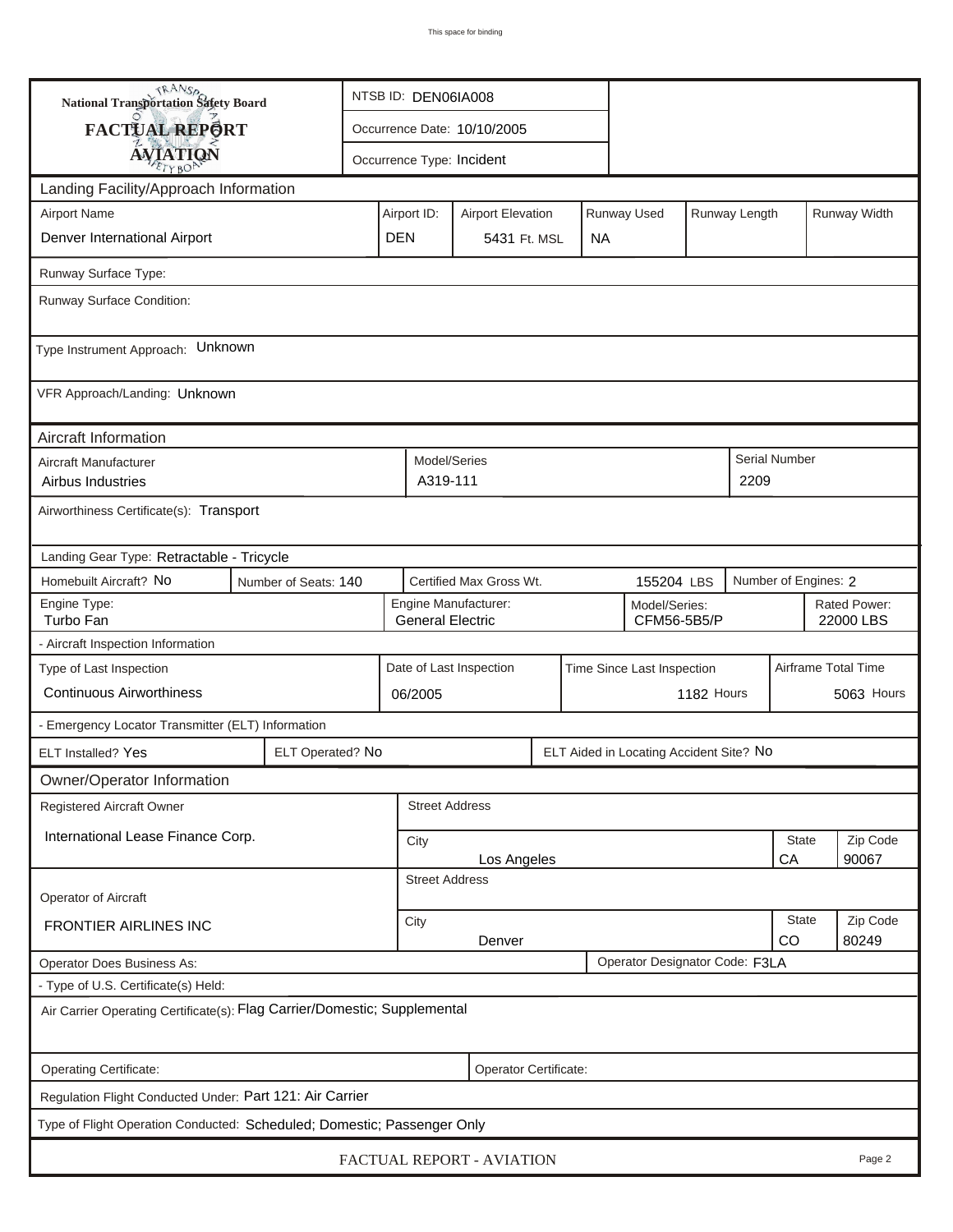| TRANSA<br>NTSB ID: DEN06IA008<br><b>National Transportation Safety Board</b>                                                           |                                                                             |                      |                        |                                                   |                                     |       |                                    |                          |                         |            |                                         |                                    |                     |
|----------------------------------------------------------------------------------------------------------------------------------------|-----------------------------------------------------------------------------|----------------------|------------------------|---------------------------------------------------|-------------------------------------|-------|------------------------------------|--------------------------|-------------------------|------------|-----------------------------------------|------------------------------------|---------------------|
|                                                                                                                                        | <b>FACTUAL REPORT</b>                                                       |                      |                        |                                                   | Occurrence Date: 10/10/2005         |       |                                    |                          |                         |            |                                         |                                    |                     |
|                                                                                                                                        | <b>AVIATION</b>                                                             |                      |                        |                                                   | Occurrence Type: Incident           |       |                                    |                          |                         |            |                                         |                                    |                     |
|                                                                                                                                        |                                                                             |                      |                        |                                                   |                                     |       |                                    |                          |                         |            |                                         |                                    |                     |
|                                                                                                                                        | <b>First Pilot Information</b>                                              |                      |                        |                                                   |                                     |       |                                    |                          |                         |            |                                         | Date of Birth                      |                     |
| City<br>Name                                                                                                                           |                                                                             |                      |                        |                                                   |                                     |       |                                    |                          |                         | State      |                                         | Age                                |                     |
| On File                                                                                                                                |                                                                             |                      |                        |                                                   | On File<br>On File<br>On File<br>58 |       |                                    |                          |                         |            |                                         |                                    |                     |
| Seat Occupied: Right<br>Principal Profession: Occupational Pilot<br>Certificate Number: On File<br>Sex: M                              |                                                                             |                      |                        |                                                   |                                     |       |                                    |                          |                         |            |                                         |                                    |                     |
| Airline Transport; Flight Instructor<br>Certificate(s):                                                                                |                                                                             |                      |                        |                                                   |                                     |       |                                    |                          |                         |            |                                         |                                    |                     |
| Airplane Rating(s):<br>Multi-engine Land; Multi-engine Sea; Single-engine Land; Single-engine Sea                                      |                                                                             |                      |                        |                                                   |                                     |       |                                    |                          |                         |            |                                         |                                    |                     |
|                                                                                                                                        | Rotorcraft/Glider/LTA: Airship; Free Balloon; Glider; Gyroplane; Helicopter |                      |                        |                                                   |                                     |       |                                    |                          |                         |            |                                         |                                    |                     |
|                                                                                                                                        | Instrument Rating(s):                                                       | Airplane; Helicopter |                        |                                                   |                                     |       |                                    |                          |                         |            |                                         |                                    |                     |
| Airplane Multi-engine; Airplane Single-engine; Glider; Helicopter; Instrument Airplane; Instrument Helicopter<br>Instructor Rating(s): |                                                                             |                      |                        |                                                   |                                     |       |                                    |                          |                         |            |                                         |                                    |                     |
|                                                                                                                                        | Type Rating/Endorsement for Accident/Incident Aircraft?                     |                      |                        |                                                   |                                     |       |                                    |                          |                         |            | Current Biennial Flight Review? 03/2005 |                                    |                     |
|                                                                                                                                        | Medical Cert.: Class 1                                                      |                      |                        | Medical Cert. Status: Without Waivers/Limitations |                                     |       |                                    |                          |                         |            |                                         | Date of Last Medical Exam: 02/2005 |                     |
|                                                                                                                                        |                                                                             |                      |                        |                                                   |                                     |       |                                    |                          |                         |            |                                         |                                    |                     |
|                                                                                                                                        | <b>Flight Time Matrix</b>                                                   | All A/C              | This Make<br>and Model | Airplane<br>Single Engine                         | Airplane<br>Mult-Engine             | Night |                                    | Actual                   | Instrument<br>Simulated | Rotorcraft |                                         | Glider                             | Lighter<br>Than Air |
| <b>Total Time</b>                                                                                                                      |                                                                             | 13000                | 1300                   |                                                   |                                     |       |                                    |                          |                         |            |                                         |                                    |                     |
|                                                                                                                                        | Pilot In Command(PIC)                                                       |                      |                        |                                                   |                                     |       |                                    |                          |                         |            |                                         |                                    |                     |
| Instructor                                                                                                                             |                                                                             |                      |                        |                                                   |                                     |       |                                    |                          |                         |            |                                         |                                    |                     |
| Last 90 Days                                                                                                                           |                                                                             |                      |                        |                                                   |                                     |       |                                    |                          |                         |            |                                         |                                    |                     |
| Last 30 Days<br>Last 24 Hours                                                                                                          |                                                                             |                      |                        |                                                   |                                     |       |                                    |                          |                         |            |                                         |                                    |                     |
|                                                                                                                                        |                                                                             |                      |                        |                                                   |                                     |       |                                    |                          |                         |            |                                         | Second Pilot? Yes                  |                     |
| Seatbelt Used? Yes                                                                                                                     |                                                                             |                      |                        | Shoulder Harness Used? Yes                        |                                     |       |                                    | Toxicology Performed? No |                         |            |                                         |                                    |                     |
|                                                                                                                                        |                                                                             |                      |                        |                                                   |                                     |       |                                    |                          |                         |            |                                         |                                    |                     |
|                                                                                                                                        | Flight Plan/Itinerary                                                       |                      |                        |                                                   |                                     |       |                                    |                          |                         |            |                                         |                                    |                     |
|                                                                                                                                        | Type of Flight Plan Filed:                                                  |                      |                        |                                                   |                                     |       |                                    |                          |                         |            |                                         |                                    |                     |
| Departure Point                                                                                                                        |                                                                             |                      |                        |                                                   |                                     |       | Airport Identifier<br><b>State</b> |                          |                         |            |                                         | Departure Time                     | Time Zone           |
| Same as Accident/Incident Location                                                                                                     |                                                                             |                      |                        |                                                   |                                     |       | <b>DEN</b>                         |                          |                         | 1118       |                                         |                                    | <b>MDT</b>          |
| Destination                                                                                                                            |                                                                             |                      |                        |                                                   |                                     |       | <b>State</b>                       |                          | Airport Identifier      |            |                                         |                                    |                     |
| San Diego                                                                                                                              |                                                                             |                      |                        |                                                   |                                     |       | CA                                 |                          | SAN                     |            |                                         |                                    |                     |
| Type of Clearance: IFR                                                                                                                 |                                                                             |                      |                        |                                                   |                                     |       |                                    |                          |                         |            |                                         |                                    |                     |
| Type of Airspace:                                                                                                                      |                                                                             |                      |                        |                                                   |                                     |       |                                    |                          |                         |            |                                         |                                    |                     |
|                                                                                                                                        | Weather Information                                                         |                      |                        |                                                   |                                     |       |                                    |                          |                         |            |                                         |                                    |                     |
| Source of Briefing:<br>Internet                                                                                                        |                                                                             |                      |                        |                                                   |                                     |       |                                    |                          |                         |            |                                         |                                    |                     |
| Method of Briefing:                                                                                                                    |                                                                             |                      |                        |                                                   |                                     |       |                                    |                          |                         |            |                                         |                                    |                     |
|                                                                                                                                        |                                                                             |                      |                        | FACTUAL REPORT - AVIATION                         |                                     |       |                                    |                          |                         |            |                                         |                                    | Page 3              |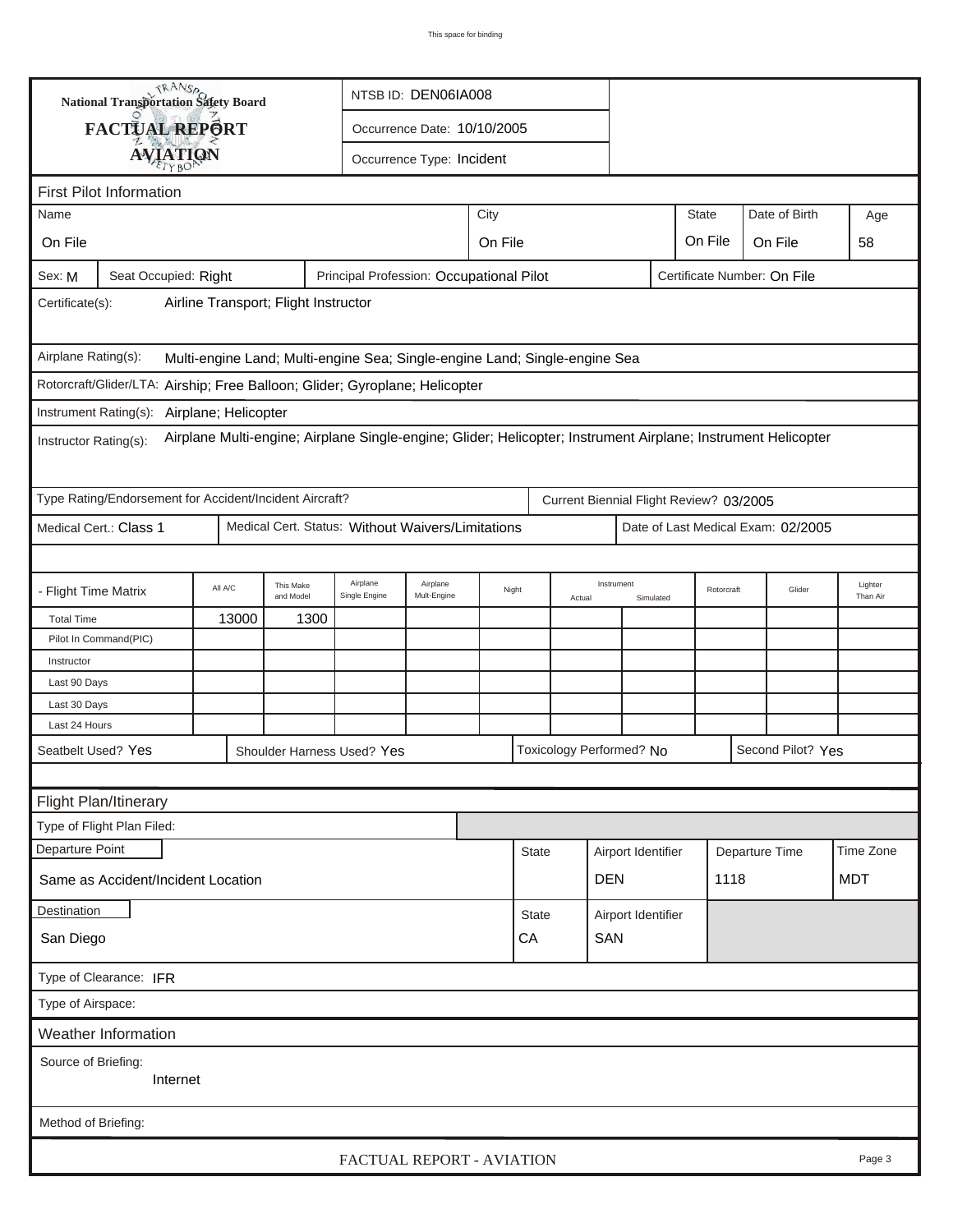|                                                                           | <b>National Transportation Safety Board</b><br>NTSB ID: DEN06IA008   |                           |                             |           |                     |                                 |      |                                                           |  |                   |                              |           |
|---------------------------------------------------------------------------|----------------------------------------------------------------------|---------------------------|-----------------------------|-----------|---------------------|---------------------------------|------|-----------------------------------------------------------|--|-------------------|------------------------------|-----------|
|                                                                           | FACTUAL REPORT                                                       |                           | Occurrence Date: 10/10/2005 |           |                     |                                 |      |                                                           |  |                   |                              |           |
|                                                                           | <b>AVIATION</b>                                                      | Occurrence Type: Incident |                             |           |                     |                                 |      |                                                           |  |                   |                              |           |
| Weather Information                                                       |                                                                      |                           |                             |           |                     |                                 |      |                                                           |  |                   |                              |           |
| WOF ID                                                                    | <b>Observation Time</b>                                              | Time Zone                 | <b>WOF Elevation</b>        |           |                     | WOF Distance From Accident Site |      |                                                           |  |                   | Direction From Accident Site |           |
|                                                                           |                                                                      |                           |                             |           |                     |                                 |      |                                                           |  |                   |                              |           |
| <b>DEN</b>                                                                | 1132                                                                 | <b>MDT</b>                | 5431 Ft. MSL                |           |                     |                                 |      | <b>NM</b>                                                 |  |                   |                              | Deg. Mag. |
| Sky/Lowest Cloud Condition: Unknown<br>Ft. AGL<br>Condition of Light: Day |                                                                      |                           |                             |           |                     |                                 |      |                                                           |  |                   |                              |           |
|                                                                           | Lowest Ceiling: Overcast                                             |                           | 300 Ft. AGL                 |           | Visibility:         |                                 | 0.25 | <b>SM</b>                                                 |  | Altimeter:        | 30.16                        | "Hg       |
| Temperature:                                                              | 0 °C                                                                 | Dew Point:                | $-1 °C$                     |           | Wind Direction: 330 |                                 |      |                                                           |  | Density Altitude: |                              | Ft.       |
| Wind Speed: 10                                                            |                                                                      | Gusts:                    |                             |           |                     |                                 |      | Weather Condtions at Accident Site: Instrument Conditions |  |                   |                              |           |
| Visibility (RVR):                                                         | 2200<br>Ft.                                                          | Visibility (RVV)          | 25                          | <b>SM</b> |                     | Intensity of Precipitation:     |      |                                                           |  |                   |                              |           |
|                                                                           | Restrictions to Visibility: Moderate - Blowing - Snow; Patches - Fog |                           |                             |           |                     |                                 |      |                                                           |  |                   |                              |           |
|                                                                           |                                                                      |                           |                             |           |                     |                                 |      |                                                           |  |                   |                              |           |
| Type of Precipitation:                                                    |                                                                      |                           |                             |           |                     |                                 |      |                                                           |  |                   |                              |           |
|                                                                           |                                                                      |                           |                             |           |                     |                                 |      |                                                           |  |                   |                              |           |
|                                                                           | <b>Accident Information</b>                                          |                           |                             |           |                     |                                 |      |                                                           |  |                   |                              |           |
|                                                                           | Aircraft Damage: Minor                                               |                           | Aircraft Fire: None         |           |                     |                                 |      | Aircraft Explosion None                                   |  |                   |                              |           |
| Classification:                                                           |                                                                      |                           |                             |           |                     |                                 |      |                                                           |  |                   |                              |           |
|                                                                           | - Injury Summary Matrix                                              | Fatal                     | Serious<br>Minor            |           | None                | <b>TOTAL</b>                    |      |                                                           |  |                   |                              |           |
| <b>First Pilot</b>                                                        |                                                                      |                           |                             |           | 1                   |                                 |      |                                                           |  |                   |                              |           |
| Second Pilot                                                              |                                                                      |                           |                             |           | 1                   |                                 |      |                                                           |  |                   |                              |           |
| <b>Student Pilot</b>                                                      |                                                                      |                           |                             |           |                     |                                 |      |                                                           |  |                   |                              |           |
|                                                                           | Flight Instructor                                                    |                           |                             |           |                     |                                 |      |                                                           |  |                   |                              |           |
| <b>Check Pilot</b>                                                        |                                                                      |                           |                             |           |                     |                                 |      |                                                           |  |                   |                              |           |
|                                                                           | <b>Flight Engineer</b>                                               |                           |                             |           |                     |                                 |      |                                                           |  |                   |                              |           |
|                                                                           | Cabin Attendants                                                     |                           |                             |           | $\overline{3}$      | 3                               |      |                                                           |  |                   |                              |           |
| Other Crew                                                                |                                                                      |                           |                             |           |                     |                                 |      |                                                           |  |                   |                              |           |
| Passengers                                                                |                                                                      |                           |                             |           | 104                 | 104                             |      |                                                           |  |                   |                              |           |
| - TOTAL ABOARD -                                                          |                                                                      |                           |                             |           | 109                 | 109                             |      |                                                           |  |                   |                              |           |
| Other Ground                                                              |                                                                      |                           |                             |           |                     |                                 |      |                                                           |  |                   |                              |           |
|                                                                           | - GRAND TOTAL -                                                      | 109<br>109                |                             |           |                     |                                 |      |                                                           |  |                   |                              |           |
|                                                                           |                                                                      |                           |                             |           |                     |                                 |      |                                                           |  |                   |                              |           |
| FACTUAL REPORT - AVIATION<br>Page 4                                       |                                                                      |                           |                             |           |                     |                                 |      |                                                           |  |                   |                              |           |